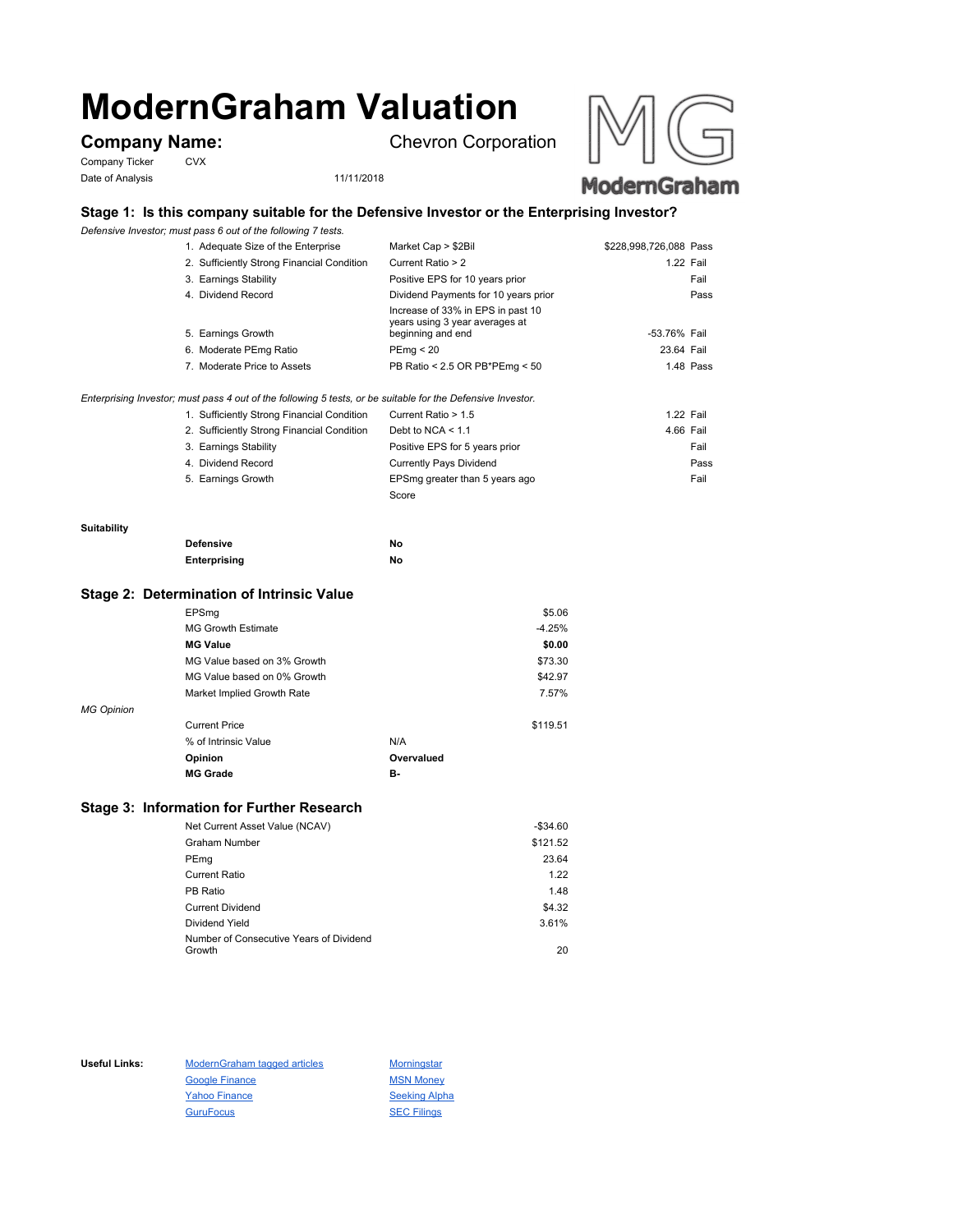| <b>EPS History</b> |          | <b>EPSmg History</b>                 |                   |
|--------------------|----------|--------------------------------------|-------------------|
| Next Fiscal Year   |          |                                      |                   |
| Estimate           |          | \$8.44 Next Fiscal Year Estimate     | \$5.06            |
| Dec2017            | \$4.85   | Dec2017                              | \$4.13            |
| Dec2016            | $-$0.27$ | Dec2016                              | \$4.96            |
| Dec2015            | \$2.45   | Dec2015                              | \$8.41            |
| Dec2014            | \$10.14  | Dec2014                              | \$11.43           |
| Dec2013            | \$11.09  | Dec2013                              | \$11.55           |
| Dec2012            | \$13.32  | Dec2012                              | \$11.40           |
| Dec2011            | \$13.44  | Dec2011                              | \$10.20           |
| Dec2010            | \$9.48   | Dec2010                              | \$8.58            |
| Dec2009            | \$5.24   | Dec2009                              | \$8.09            |
| Dec2008            | \$11.67  | Dec2008                              | \$9.08            |
| Dec2007            | \$8.77   | Dec2007                              | \$7.38            |
| Dec2006            | \$7.80   | Dec2006                              | \$6.10            |
| Dec2005            | \$6.54   | Dec2005                              | \$4.72            |
| Dec2004            | \$6.28   | Dec2004                              | \$3.60            |
| Dec2003            | \$3.48   | Dec2003                              | \$2.25            |
| Dec2002            | \$0.53   | Dec2002                              | \$1.66            |
| Dec2001            |          | \$1.55 Balance Sheet Information     | 9/1/2018          |
| Dec2000            |          | \$3.99 Total Current Assets          | \$35,583,000,000  |
| Dec1999            |          | \$1.57 Total Current Liabilities     | \$29,183,000,000  |
| Dec1998            |          | \$1.02 Long-Term Debt                | \$29,854,000,000  |
|                    |          | <b>Total Assets</b>                  | \$256,606,000,000 |
|                    |          | Intangible Assets                    | \$4,518,000,000   |
|                    |          | <b>Total Liabilities</b>             | \$101,933,000,000 |
|                    |          | Charge Qutetanding (Diluted Average) | 1.017.474.000     |